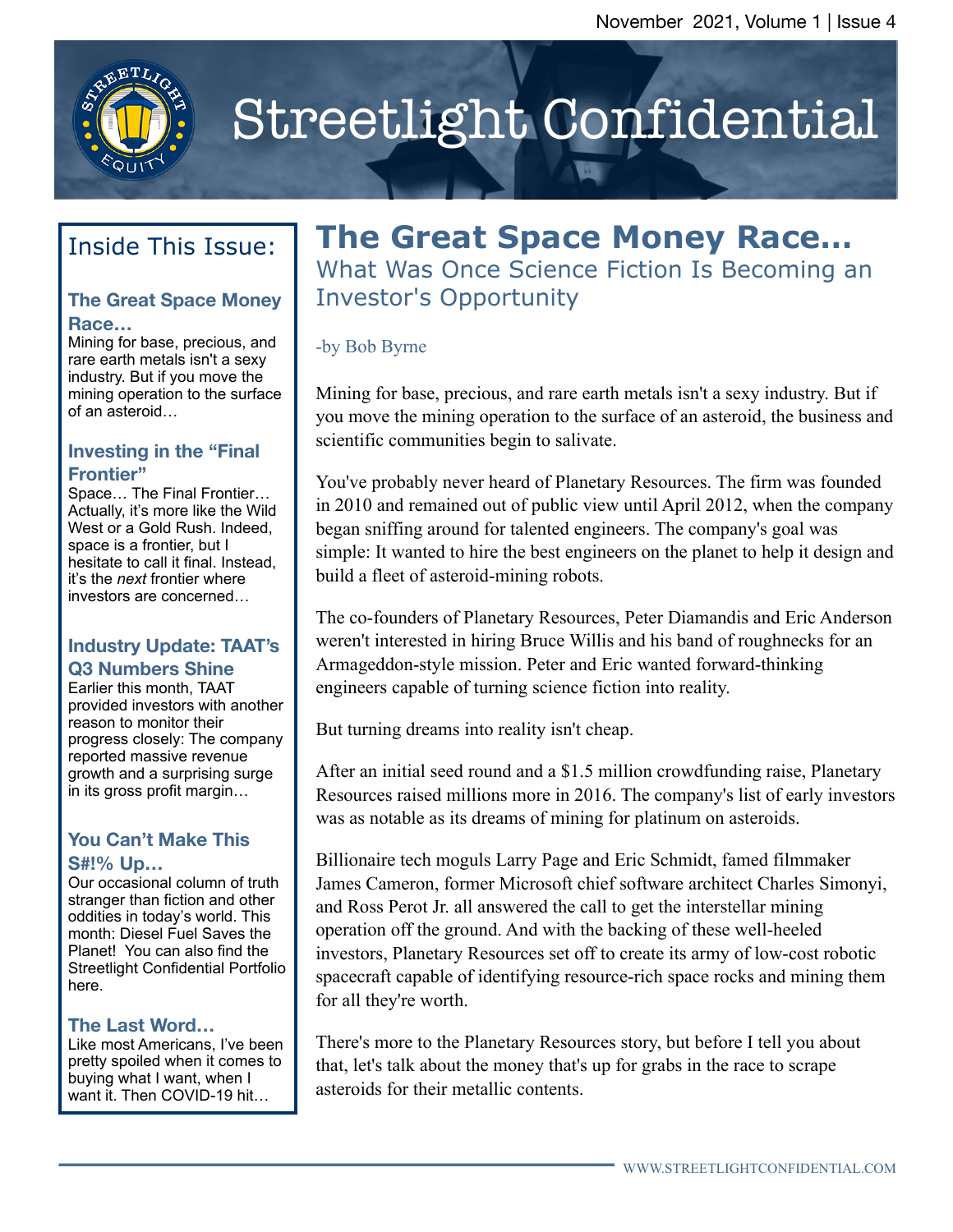## **A \$10,000 Quadrillion Money Grab?**

While Wall Street is fascinated by the growing list of trillion-dollar companies, scientists working with NASA opined that the asteroid Psyche could be worth a staggering \$10,000 quadrillion.

According to folks who identify and study asteroid composition, Psyche isn't your typical space rock. This asteroid is one of the largest objects in the main asteroid belt orbiting between Mars and Jupiter. And according to a report from 2020, the rock could be made almost entirely of iron and nickel.

Unfortunately, it could be a while before we know precisely what Psyche is worth...or what it's even made of. Because while NASA is preparing to launch a spacecraft in 2022 (conveniently named Psyche) to travel to the asteroid and understand its origin, the craft won't arrive at the asteroid until 2026.

And in case you are wondering… No, NASA has no plans to tow the giant rock back toward earth for future metals harvesting. As Carol Polanskey, a project scientist for the Psyche mission, told CBS in 2020, "We're going to learn about planetary formation, but we are not going to be trying to bring any of this material back and using it for industry."

Oh, one more thing.

The downside of studying asteroids that take years to get to is it costs a fortune in both time and treasure to know whether scientists are right about the metals trapped inside the floating rock. Remember, the only thing scientists have to go on now are images from telescopes and theory.

And this past June, a new batch of scientists released their findings suggesting the Asteroid Psyche may not be as metallic or as dense as once thought. Simply put, this new report suggests Psyche may be nothing more than a giant pile of useless rubble.

I guess we'll have our answer in about five years.

## **The Keys to Mining an Asteroid**

The Planetary Resources story is a pretty great one. It's innovative, captures our imagination, includes high-profile billionaire business leaders, and with SpaceX and Blue Origin paving a private road to space, Planetary Resources' ambitions seemed oddly possible.

But here's the problem. Planetary Resources was founded more than ten years ago before SpaceX and Blue Origin technology was ready for primetime.

> And while co-founders Peter Diamandis and Eric Anderson may be intelligent and wellmeaning, they lack the endless resources of SpaceX's Elon Musk and Blue Origin's Jeff Bezos.

Without a Musk- or Bezos-sized checkbook, Planetary Resource didn't stand a chance. And on October 31, 2018, the company announced that its human assets were purchased by the blockchain company ConsenSys. ConsenSys then made all Planetary Resources' intellectual property available to the public domain in May 2020.

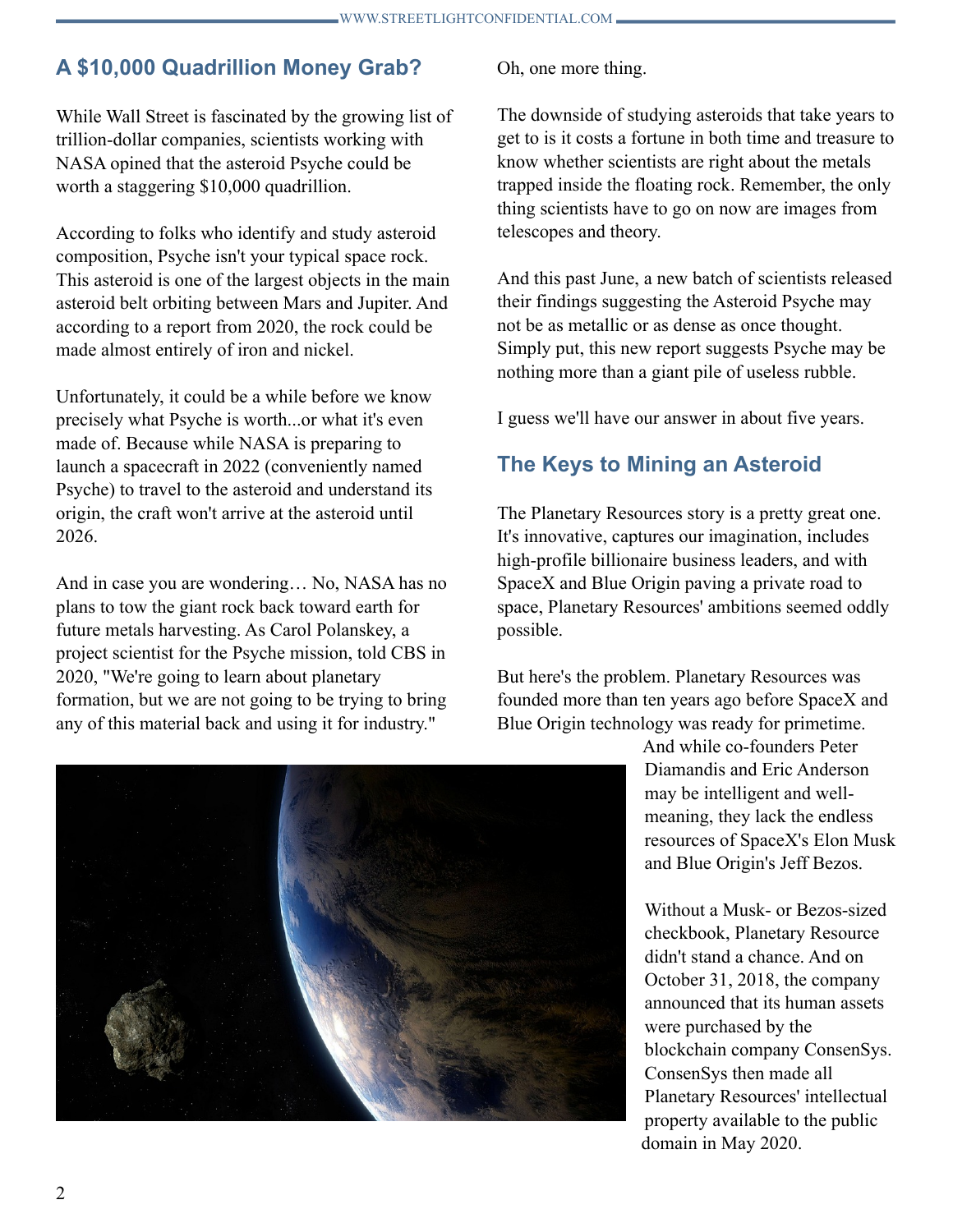Based on Planetary Resources' limited lifespan, we know three things about mining asteroids:

- 1. We need to map out near-earth asteroids and estimate the value of the rock to the best of our ability.
- 2. We need the flight capability to transport mining equipment and personnel to the asteroids and the technology to sustain long-term habitation in space.
- 3. Any company trying to accomplish one and two needs a founder with nearly limitless resources.

Where are we at in terms of these three items?

First, scientists have already begun cataloging nearearth asteroids, and identifying ones they believe are likely candidates for mining. So, when it comes to identifying potential mining candidates, the science appears to be catching up to reality.

As far as flight capability is concerned, SpaceX is the current leader in reaching orbit as it has focused heavily on beating established companies and winning government contracts. Blue Origin has focused on suborbital spaceflight for tourists, not as an endgame, but as a stepping stone to expanding humanity's push into space.

However, we are closer than ever (though still years away) at having the capability to fly to and land on an asteroid.

As far as living in space is concerned, while Bezos has proposed a constellation of space stations, that idea is still conceptual at best.

The last requirement, however, is a layup.

Both Elon Musk and Jeff Bezos have near-limitless resources. They have built amazingly successful companies (Tesla and Amazon) while ignoring everyone on Wall Street that complained about how much money they were burning day-in and day-out.

Simply put, Musk and Bezos are the two most likely folks to lead a mission to mine for resources on

*"With the technology being developed by SpaceX and Blue Origin, the ambitious natures of Musk and Bezos, and their near-limitless resources, we can safely say that moving heavy industry into space is now a matter of when not if."*

another planet or an asteroid. And they have the money to do it!

## **Jeff Bezos Brings Heavy Industry and Mining to Space**

Well, not yet. But based on reports from an inviteonly press event in Washington, D.C. from 2019, Bezos told the crowd about his vision where "Earth is zoned residential and light industry," and heavy industry and mining are moved to space.

The bottom line is while we're still years away from harvesting asteroids for base, precious, and rareearth metals, the concept isn't as far-fetched as it once was.

With the technology being developed by SpaceX and Blue Origin, the ambitious natures of Musk and Bezos, and their near-limitless resources, we can safely say that moving heavy industry into space is now a matter of when — not if

In the meantime, my partner Tim Collins is sharing a play for investing beyond the bounds of gravity in this issue. Be sure to check it out.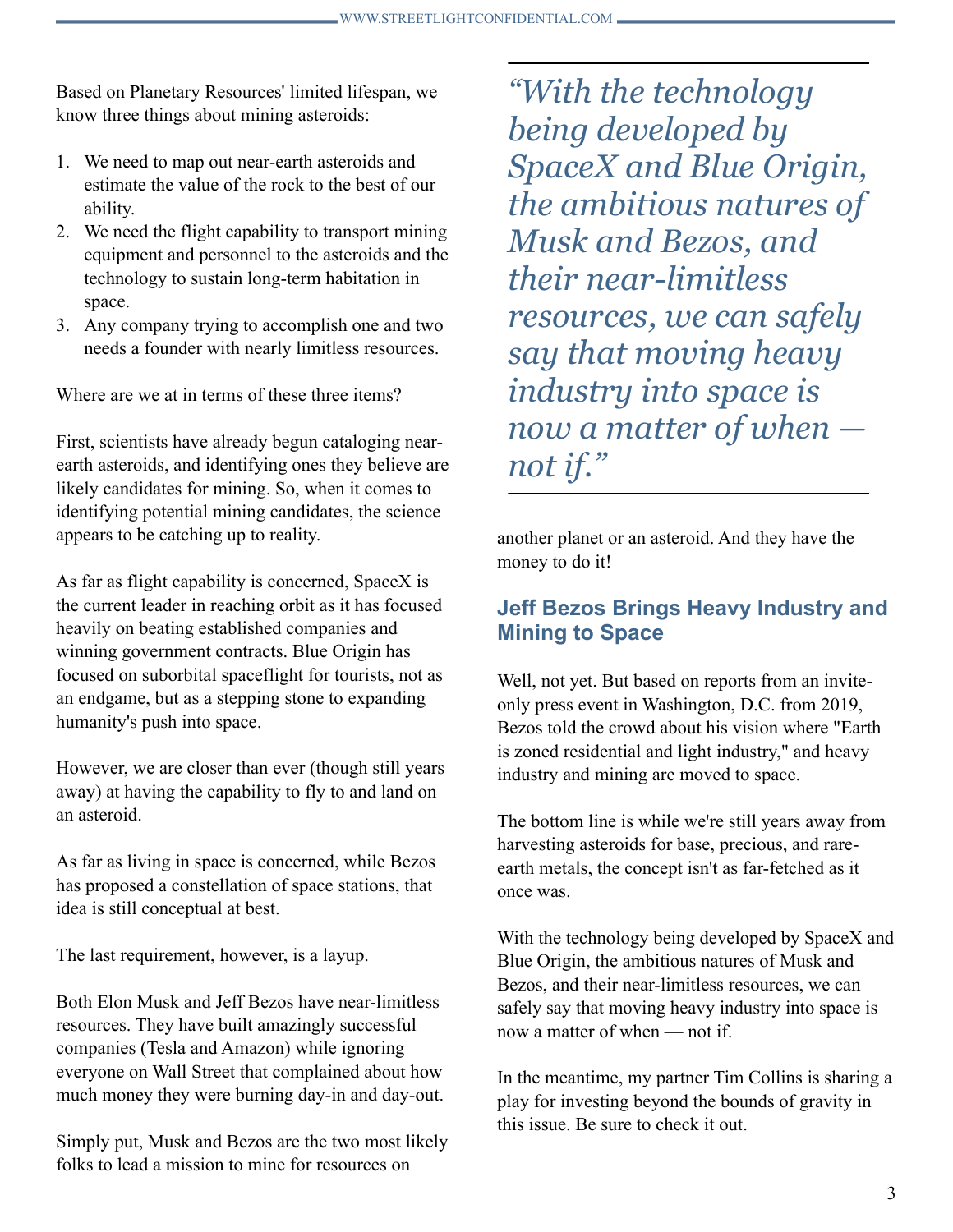# **Investing in the "Final Frontier"** Outer Space is Now Open to Investors on Earth — Here's How to Get Onboard…

#### -by Tim Collins

Space… The Final Frontier.

Actually, it's more like the Wild West or a Gold Rush. Space *is* a frontier, no doubt, but I hesitate to call it final. Instead, it's the *next* frontier.

Today there are billionaire space explorers including Richard Branson, Jeff Bezos, and William Shatner who are already dancing with the stars.

The biggest challenge for investors, where this is concerned, lies in the fact that many of the spacereaching companies are either private or — when it comes to owning a single one — would entail too much risk.

A single rocket failure, satellite crash, equipment malfunction, or other calamity can sink a spaceoriented company faster than the Titanic.

For instance, would you want to own a satellite phone company as your space exposure?

These companies often own or leases satellites. They generate revenues based on their ability to utilize these satellites in space rather than cell towers on the ground. But this probably isn't what most investors have in mind when they think of space.

Or how about a name like Virgin Galactic (SPCE) that's focused on space tourism?

This pick really feels like a very high-risk, highreward name that exists in a vacuum. Of all the things to catch on, space tourism likely will be the slowest as the cost will limit the total addressable market.

And I could go on, but the point is the space sector is composed of mostly niche players right now. There's no diversified name or 800-pound gorilla.

### **Still… Space is Now an Investment Reality**

But space *is* a sector that aggressive investors need to consider. And if the investment is well diversified, it can be the right choice for even a moderate-risk tolerance investor.



That's the beauty of exchange traded funds (ETFs). They allow an investor to own a diversified basket of stocks through a single security. Where space exploration goes, that option lies in the **Ark Space Exploration & Innovation ETF (ARKX)**.

The fund focuses on companies innovating across "space." Space is in quotations because it is a broad sector; Ark defines it as "leading, enabling, or benefitting from technologically enabled products and/or services that occur beyond the surface of the Earth<sup>"</sup>

This could include orbital aerospace like satellites, rockets, launch vehicles, or platforms and suborbital things like launch products or platforms that don't make it into orbit.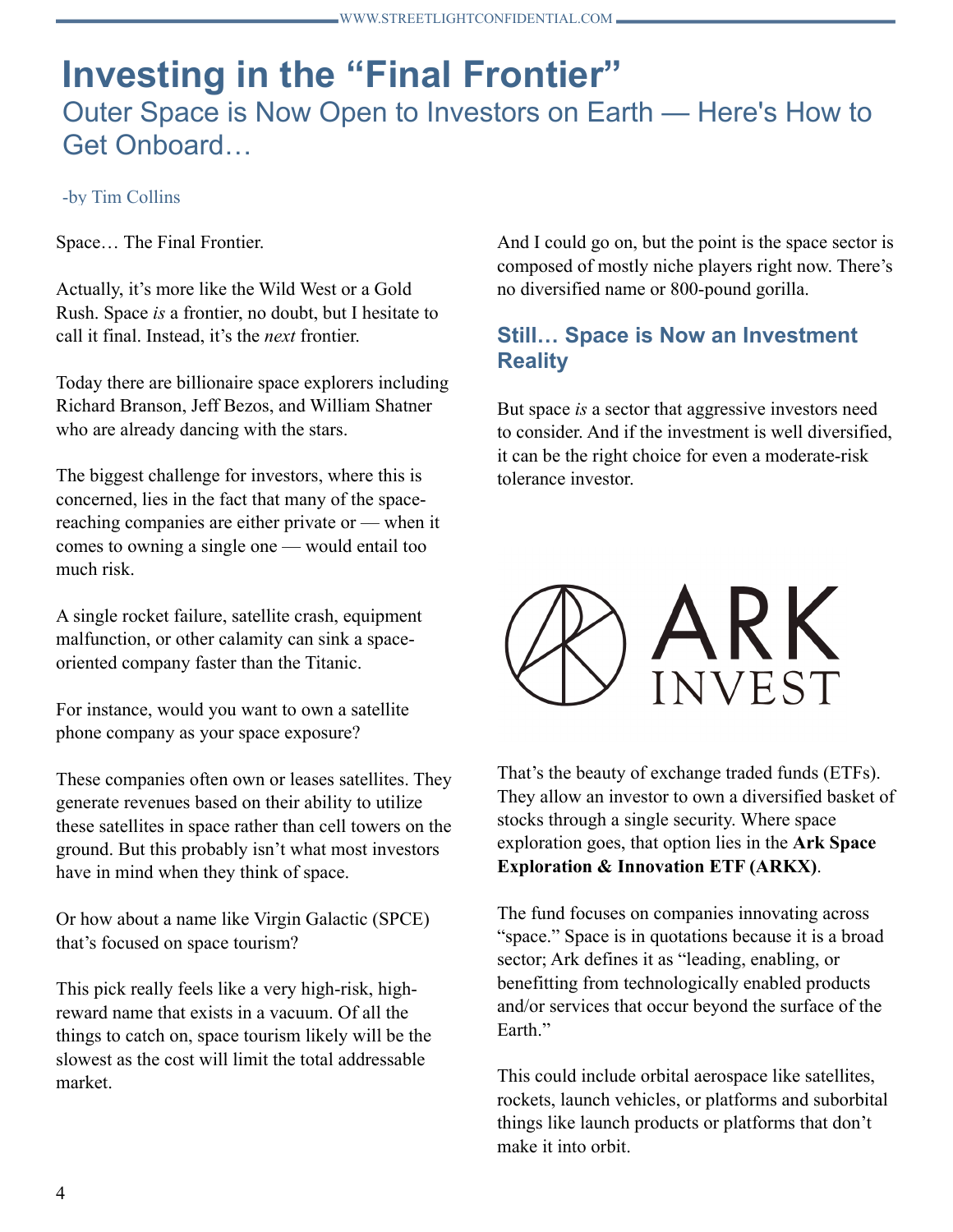*"But space is a sector that aggressive investors need to consider. And if the investment is well diversified, it can be the right choice for even a moderate-risk tolerance investor."*

"Enabling technologies" probably fall outside of our typical ideas about space investing, but they are key to making space exploration and travel possible. These include companies involved in AI, robotics, 3D printing, energy storage, or materials.

Finally, we have crucial components as well as companies that *benefit* from aerospace like agriculture, internet access, GPS, imaging, drones, air taxis, construction, and electric aviation vehicles.

Currently, the fund is dominated by companies in the U.S., approximately 80% with no single holding above 10%.

Trimble (TRMB) has been an ARKX favorite since the beginning. It's the top holding, and at a \$21.7 billion market cap, a huge company on its own. Over the past two years, this industrial tech company has been on a proverbial price rocket. It touches agriculture, construction, transportation, and geospace.

As a total holding, it actually offers strong diversification.

Ironically, the second largest holding is The 3D Printing ETF (PRNT). So, roughly 8% of the ARKX ETF is another ETF.

Normally, this would be a negative, but the 3D printing space remains in its infancy, much like space exploration companies. And in terms of diversification of ARKX, this broadens the scope even wider.

|  |  |  | ARKX TOP 10 HOLDINGS |  |  |
|--|--|--|----------------------|--|--|
|  |  |  |                      |  |  |

| Ticker      | Name                                                  | <b>Market Value</b> | Weight |
|-------------|-------------------------------------------------------|---------------------|--------|
| <b>TRMB</b> | TRIMBLE INC.                                          | \$51,231,304.97     | 9.49%  |
| PRNT        | THE 3D PRINTING<br>ETF                                | \$42,806,494.84     | 7.93%  |
| KTOS        | <b>KRATOS DEFENSE</b><br>& SECURITY                   | \$32,242,102.92     | 5.97%  |
| LHX         | <b>L3HARRIS</b><br><b>TECHNOLOGIES</b><br><b>INC</b>  | \$28,680,750.27     | 5.31%  |
| U           | <b>UNITY SOFTWARE</b><br><b>INC</b>                   | \$27,197,261.20     | 5.04%  |
| <b>IRDM</b> | <b>IRIDIUM</b><br><b>COMMUNICATIONS</b><br><b>INC</b> | \$27,197,261.20     | 5.02%  |
| 6301        | <b>KOMATSU LTD</b>                                    | \$26,607,985.66     | 4.93%  |
| LMT         | LOCKHEED<br><b>MARTIN CORP</b>                        | \$22.499.286.84     | 4.17%  |
| 2618        | <b>JD LOGISTICS INC</b>                               | \$21,720,298.82     | 4.02%  |
| <b>AVAV</b> | <b>AEROVIRONMENT</b><br><b>INC</b>                    | \$18,622,254.75     | 3.45%  |

#### (As of 10/28/2021)

Despite falling into one of the most aggressive sectors, the methodology of using an ETF allows a wider range of investor risk tolerances. When we factor that the second largest holding is also an ETF and the largest holding offers both size and diversity, rather than roll the dice with a risky single name, investors should choose ARKX instead to take one small step into the space sector.

#### **Action to take: Buy the ARK Space Exploration & Innovation ETF (ARKX) up to \$22.00.**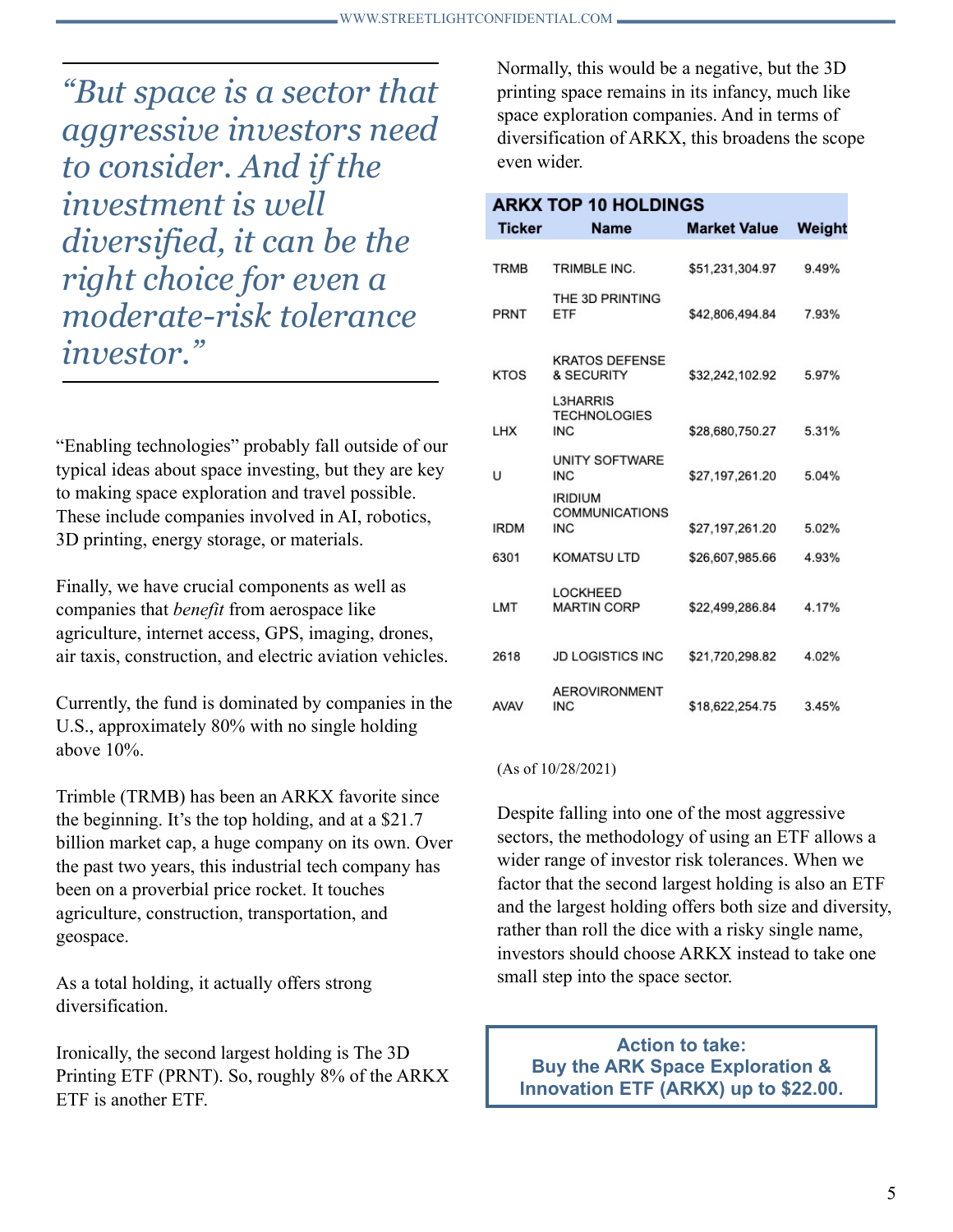# **Industry Update: TAAT's Q3 Numbers Shine** Continued Growth Keeps This Company on Track for Success

#### -by Bob Byrne

It's been about six months since the U.S. Food and Drug Administration (FDA) announced its intent to work toward a proposed ban on menthol-flavored cigarettes. And it was this proposal that immediately drew me to the investment potential of **TAAT Global Alternatives Inc. (OTCBB: TOBAF)**.

TAAT is already delivering a nicotine- and tobaccofree smoking experience to the \$800 billion global tobacco industry. Even better, since TAAT's Beyond Tobacco™ is a hemp-based alternative (not actual tobacco), it won't be subject to the FDA's proposed ban on menthol-flavored cigarettes.

## **Third Quarter Numbers Were Great**

Earlier this month, TAAT provided investors with another reason to monitor their progress closely: The company reported massive revenue growth and a surprising surge in its gross profit margin.

Here are the financial highlights from TAAT's third quarter 2021 earnings report:

- 1. Gross revenue surged to an all-time high of \$1,305,358, an increase of 1,956% from the same period in the prior year.
- 2. Gross revenue surpassed second quarter revenue by 88.77%.
- 3. Gross profit was \$781,226, and the gross profit margin was 59.84%, a significant increase over the prior quarter's 52.58% gross profit margin.
- 4. TAAT ended the quarter with \$10,174,001 in working capital, but this figure doesn't include the CAD10,000,000 the company raised from a group of venture investors on October 13, 2021.

It's important to note that TAAT needs a significant war chest of working capital to establish its brand. Marketing, advertising, and celebrity endorsements are both necessary and expensive!

According to TAAT's most recent earnings filing, the company incurred a net loss of \$7.74 million during the three months ended July 31, 2021. Suffice it to say, the company will need to continue to raise money until it secures a sufficiently large footprint in the U.S. market.

To be clear, that net loss is significant. But as long as the company continues to post massive revenue growth, venture capital will likely remain willing.

## **TAAT Continues to Expand Its Reach**

In mid-August 2021, TAAT announced that it had secured distribution in seven new states: Alabama, California, Florida, Georgia, Illinois, Missouri, and Mississippi. Around the same time, the company officially surpassed the 1,000 store mark.

And as great as it is for a young distributor to pass the 1,000 store mark, it's even more impressive that TAAT confirmed its products are being sold in more than 1,200 stores just three weeks later!

The store count growth isn't likely to slow any time soon since the company announced on October 15, 2021, it added 19 new wholesalers, along with Virginia, Oregon, and Missouri, to its list of states providing consumers with TAAT's Beyond Tobacco<sup>™</sup> products.

Between TAAT's explosive revenue growth and aggressive expansion program, the company will likely continue to attract interest from venture and retail investors. But this growth comes at a cost. So, the company must remain active in its money-raising efforts well before the funds are needed.

**\*IMPORTANT: Please see the attached addendum for a full disclosure of our relationship with TAAT (OTCBB:TOBAF)**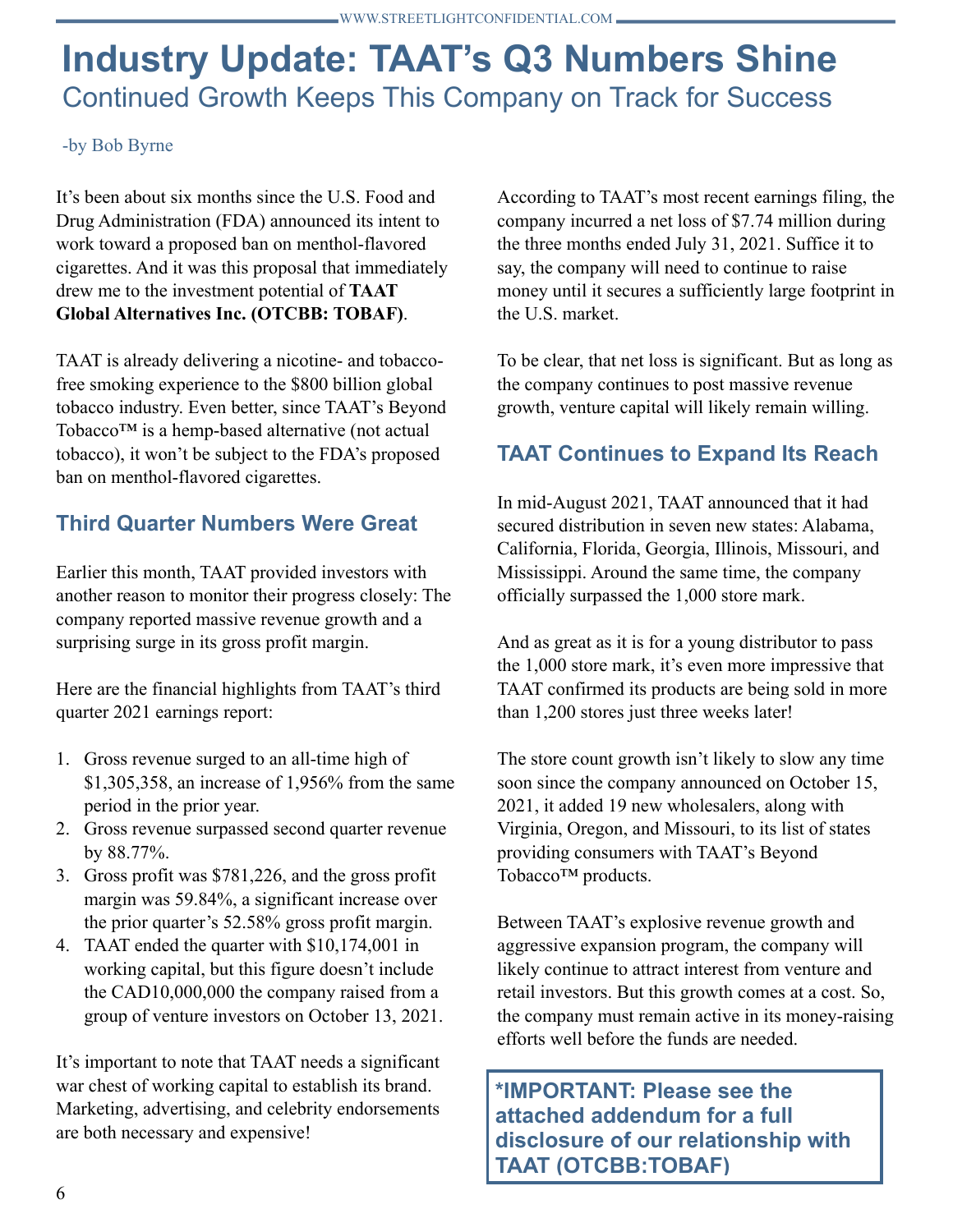# **You Can't Make This S#!% Up… "**Diesel Fuel Saves the Planet"

President Joe Biden and 800 (literally *800*) of his most important, trusted advisors have jetted off to Glasgow, Scotland to attend the U.N. Climate Change Conference (known to the cool kids as COP26) to hob nob with his fellow wizards about how to cool the earth's atmosphere and save the planet.

Without an ounce of hyperbole, the European media is dubbing it humanity's **"last best chance"** to rein in the existential threat of climate change.

Now there's nothing wrong with the concept of green energy… We've written about it before in various content pieces on our website. Our argument against the wholesale shift to green has been that it's just not ready for prime time.

It's unreliable at best and less efficient than many clean hydro-carbon alternatives that already exist.

But those are minor details when it comes to showing our commitment to saving our planet.

To wit, we offer the following headline from our friends at ZeroHedge…

## **UN Climate Change Conference Reportedly Using Diesel Generators To Charge Teslas Being Used As Shuttles**



SATURDAY, OCT 16, 2021 - 01:00 PM

Yeah. You read that right. The article continued…

*"We're not sure we can think of a better analogue for the lunacy behind the climate change hysteria that what is reportedly going on in Glasgow.* 

*As many people know, the Conference of the Parties (COP) Climate Change Conference, hosted by the UK in partnership with Italy, is taking place in Glasgow from October 31 to November 12. One blogger from Brighton wrote this week that attendees from the conference will be staying at Gleneagles Hotel.*

*He wrote that there's 20 Teslas at the hotel to shuttle people back and forth to and from the convention, which is about 75km.* 

*Then, the kicker. Since the hotel only has one Tesla charging station, diesel generators were contracted to help recharge the Teslas overnight."*



4:37 AM · Oct 13, 2021

We'll leave it at that… In the meantime, our portfolio continues to perform well. Our one stock in red numbers is from "the most hated sector in the market" so patience is in order.

# **The Streetlight Confidential Portfolio**

| <b>Symbol</b> | <b>Name</b>                                       | <b>Comments</b>                                                                                  | <b>Entry Date</b> | <b>Entry</b><br><b>Price</b> | <b>Current</b><br><b>Price</b> | <b>Dividends</b> | <b>Percent</b><br>Gain |
|---------------|---------------------------------------------------|--------------------------------------------------------------------------------------------------|-------------------|------------------------------|--------------------------------|------------------|------------------------|
| <b>ARKX</b>   | <b>ARK Space Exploration &amp; Innovation ETF</b> | We are buyers of ARKX up to \$22.00                                                              | 11/1/2021         | <b>NEW</b>                   | <b>NEW</b>                     | <b>NEW</b>       | <b>NEW</b>             |
| <b>MSOS</b>   | AdvisorShares Pure US Cannabis ETF                | Buy shares of MSOS at market up to \$33. Be prepared to add to<br>your position on a dip to \$27 | 10/5/2021         | \$30.90                      | \$27.10                        | N/A              | $-12.3%$               |
| <b>GENI</b>   | <b>Genius Sports Group</b>                        | We are buyers of GENI up to \$22.50                                                              | 10/5/2021         | \$16.99                      | \$18.54                        | N/A              | 9.1%                   |
| JD            | JD.Com                                            | Buy shares of JD.com (JD) up to \$80 per share                                                   | 8/30/2021         | \$76.69                      | \$78.28                        | N/A              | 2.1%                   |
| <b>CZR</b>    | <b>Cesars Entertainment</b>                       | Buy CZR up to \$101.75                                                                           | 8/6/2021          | \$90.50                      | \$109.42                       | N/A              | 20.9%                  |
|               |                                                   |                                                                                                  |                   |                              |                                |                  |                        |
|               | Current Prices as of 10/29/2021                   |                                                                                                  |                   |                              |                                |                  |                        |

 $\odot$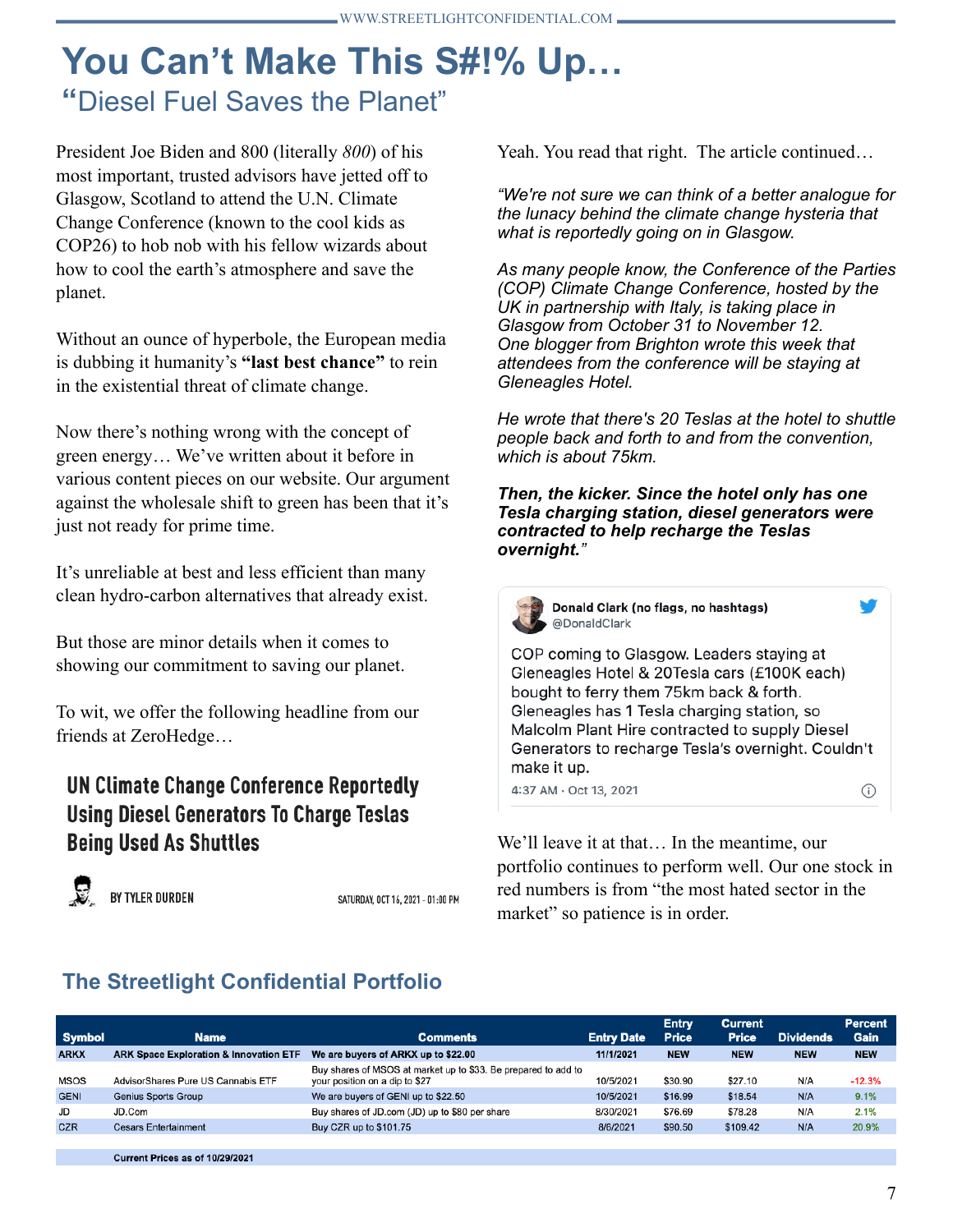# **The Last Word…** Meanwhile Back on Earth, It's Government Stupidity as Usual

#### -by Bob Byrne

Like most Americans, I've been pretty spoiled when it comes to buying what I want, when I want it.

Then COVID-19 hit, supply chains fell apart, and thanks in part to the insane amount of money the U.S. government has been printing, inflation surged, and once easy-to-find products are nowhere to be found.

My daily ride is a 2014 Ford Expedition. And with my daughter nearing her 16th birthday, I thought about selling my Ford to Carmax and buying her something to last through college. Maybe a Subaru Outback or similar crossover vehicle… anything with all-wheel or four-wheel drive (we live in the mountains and get tons of snow).

But I have a problem…

While I can sell my Expedition for a premium thanks to inflation and the demand for used cars, there are damn few new cars to replace it with. And the available new vehicles are frequently accompanied by above-MSRP tack-on fees.

Rumor has it that some new Cadillac dealerships near me are increasing prices by ten thousand dollars over MSRP — as a convenience fee!

The supply chain constraints in the semiconductor space have brought the new car industry to a standstill. And this means any car part that requires a semiconductor chip is nearly impossible to purchase.

If you didn't know, your run-of-the-mill new automobile uses up to 150 semiconductors. Good luck finding a tenth of what you need!

I'd love to sell my Ford and take advantage of the artificially high used car prices, but without a reasonable selection of new cars to choose from I'm left hoping the Ford lasts another 12 to 18 months.

## **The Biden Administration Whiffs on the Supply Chain**

You've undoubtedly heard that the Biden administration has negotiated with the Port of Los Angeles to stay open 24/7, to reduce the backlog of cargo ships waiting to dock. Unfortunately, no one told the White House that the Port of Los Angeles represents only a tiny fraction of the supply chain crisis.

According to Grace Kay, a journalist with Businessinsider.com, former U.S. trade negotiator Harry Broadman told her "the administration's plan addresses the more glamorous aspect of the supply chain — hulking cargo ships stuck at sea — while failing to look at the issue holistically."

Here's why this won't work...

The White House negotiated with the port to stay open 24 hours a day, but failed to do anything about the lack of workers needed to operate around the clock.

On top of that, nothing is being done to reduce the backlogs at U.S. railroads. Warehouses are full and need additional workers, and we're in short supply of truck drivers to transport the offloaded cargo.

Bottom line, while the Biden administration was able to flash a nice headline regarding its negotiations with the Port of Los Angeles, nothing was done to alleviate the problems with the other 95% of the supply chain. It is pointless to speed things up at the dock only to slow them down further down the line.

Let's hope the private sector can sort this supply chain nightmare out because the government sure isn't getting the job done.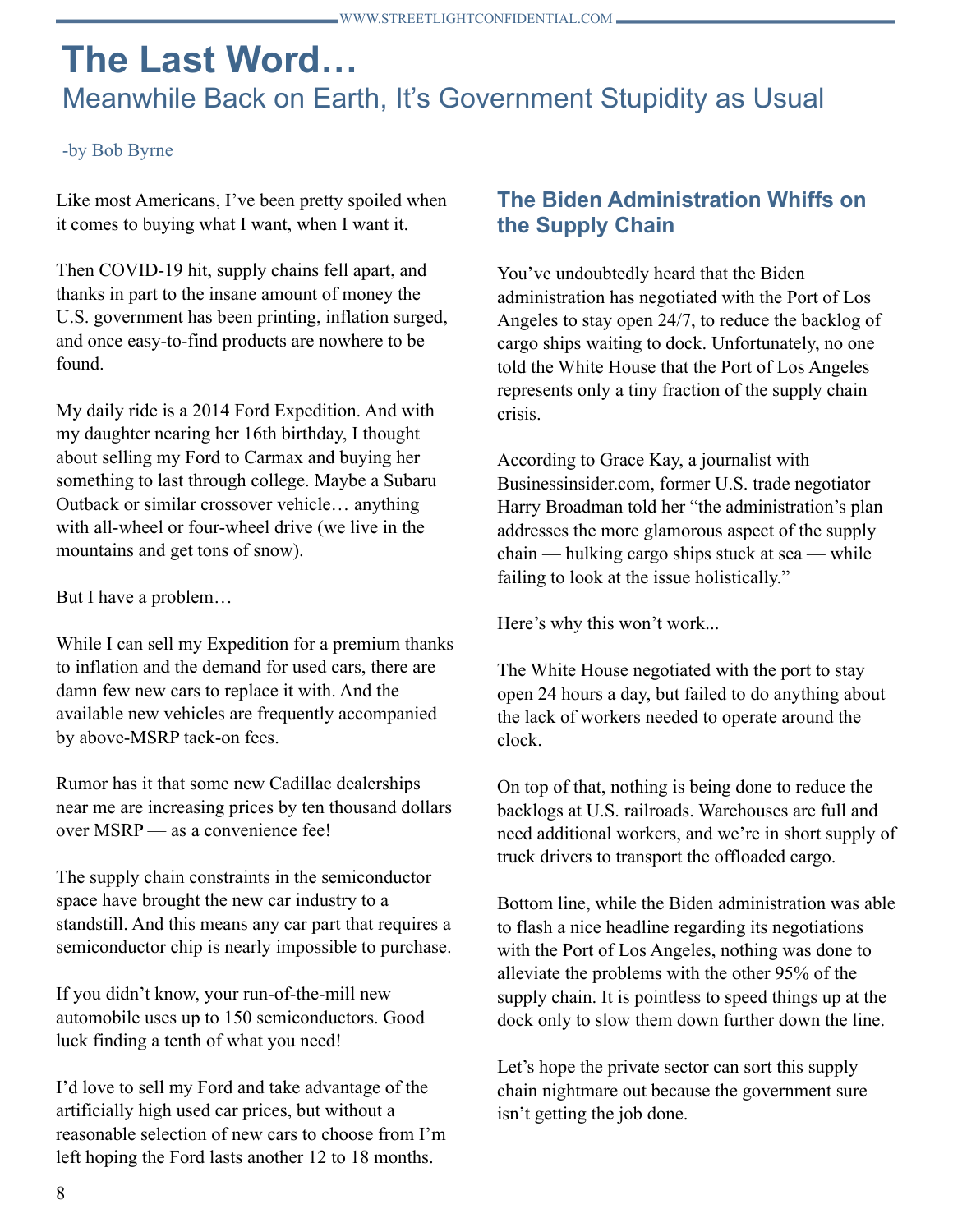

# Streetlight Confidential

# **IMPORTANT NOTICE AND DISCLAIMER:**

All investments are subject to risk, which must be considered on an individual basis before making any investment decision. This paid advertisement includes a stock profile of TAAT Global Alternatives Inc. (OTCQX: TOBAF / TAAT) Wasatch Investment Network is an investment newsletter being advertised herein. This paid advertisement is intended solely for information and educational purposes and is not to be construed under any circumstances as an offer to buy or sell, or as a solicitation to buy or sell, any securities. In an effort to enhance public awareness of OTCQC: TOBAF / TAAT, provided advertising agencies with a total budget of approximately one million five hundred and one thousand dollars to cover the costs associated with creating, printing and distribution of this advertisement July 26, 2021 – September 14, 2021. Payor has represented to advertising agencies in writing that this advertising campaign is funded by OTCQC: TOBAF / TAAT, to be profiled in this advertisement after Wasatch Investment Network conducted an investigation of the company and its management. Wasatch Investment Network was paid thirty-five thousand dollars as a research fee. In addition, Wasatch Investment Network may receive subscription revenue in the future from new subscribers as a result of this advertisement. The advertising agencies will retain any excess sums after all expenses are paid. During the period of time this advertisement is being disseminated, neither Wasatch Investment Network, the advertising agencies, nor their respective officers, principals, or affiliates (as defined in the Securities Act of 1933, as amended, and Rule 501(b) promulgated thereunder) and will, receive or sell such securities of TAAT Global Alternatives Inc. for not less than 90 days following the conclusion of this advertising campaign. The Payor has represented in writing to Wasatch Investment Network and the advertising agencies that neither it nor its officers, principals, or affiliates (as defined in the Securities Act of 1933, as amended, and Rule 501(b) promulgated thereunder) owns or beneficially owns any securities of the OTCQX: TOBAF / TAAT or will purchase, receive, or sell any such securities for not less than 90 days following the conclusion of this advertising campaign. If successful, this advertisement will increase investor and market awareness, which may result in an increased number of shareholders owning and trading the securities of OTCQX: TOBAF / TAAT, increased trading volume, and possibly an increased share price of OTCQX: TOBAF / TAAT securities, which may be temporary. This advertisement, the advertising agencies and Wasatch Investment Network do not purport to provide a complete analysis of OTCQX: TOBAF / TAAT's financial position. They are not, and do not purport to be, broker-dealers or registered investment advisors. This advertisement is not, and should not be construed to be, personalized investment advice directed to or appropriate for any particular investor. Any investment should be made only after consulting a registered broker-dealer or registered investment advisor or doing your own research if you do not utilize an investment professional to make decisions on what securities to buy and sell and only after reviewing the financial statements and other pertinent publicly-available information about OTCQX: TOBAF / TAAT and its industry. Further, readers are specifically urged to read and carefully consider the Risk Factors identified and discussed in OTC: TOBAF / TAAT SEC filings. Investing in microcap securities such as OTCQX: TOBAF / TAAT is speculative and carries a high degree of risk. Past performance does not guarantee future results. This advertisement is based exclusively on information generally available to the public and does not contain any material, non-public information. The information on which it is based is believed to be reliable. Nevertheless, the advertising agencies and Wasatch Investment Network cannot guarantee the accuracy or completeness of the information and are not responsible for any errors or omissions. This advertisement contains forward-looking statements, including statements regarding expected continual growth of OTCQX: TOBAF / TAAT and/or their